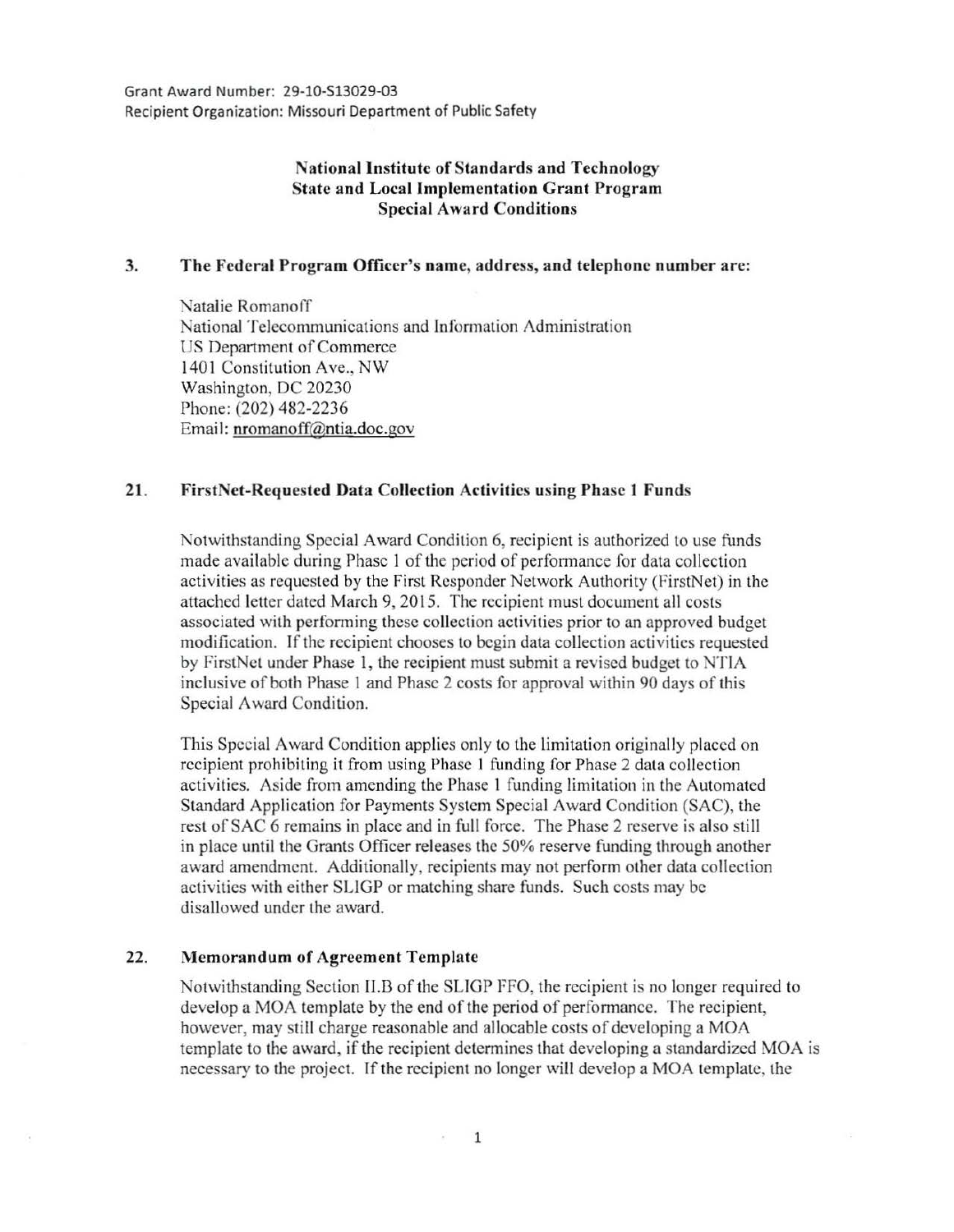## Grant Award Number: 29-10-513029-03 Recipient Organization: Missouri Department of Public Safety

recipient should notify NTIA in writing. If a revised budget is necessary to move funds initially budgeted for the MOA template development to another object class category, it may be done at the same time as the revised budget for FirstNet-requested data collection activities is submitted.

 $-0.5\%$ 

 $\frac{\partial \mathbf{m}}{\partial \mathbf{r}} = \frac{\partial \mathbf{m}}{\partial \mathbf{r}} \mathbf{r} + \frac{\partial \mathbf{m}}{\partial \mathbf{r}} \mathbf{r} + \frac{\partial \mathbf{m}}{\partial \mathbf{r}} \mathbf{r} + \frac{\partial \mathbf{m}}{\partial \mathbf{r}} \mathbf{r} + \frac{\partial \mathbf{m}}{\partial \mathbf{r}} \mathbf{r} + \frac{\partial \mathbf{m}}{\partial \mathbf{r}} \mathbf{r} + \frac{\partial \mathbf{m}}{\partial \mathbf{r}} \mathbf{r} + \frac{\partial \mathbf{m}}{\partial \mathbf{r}} \mathbf{r} + \$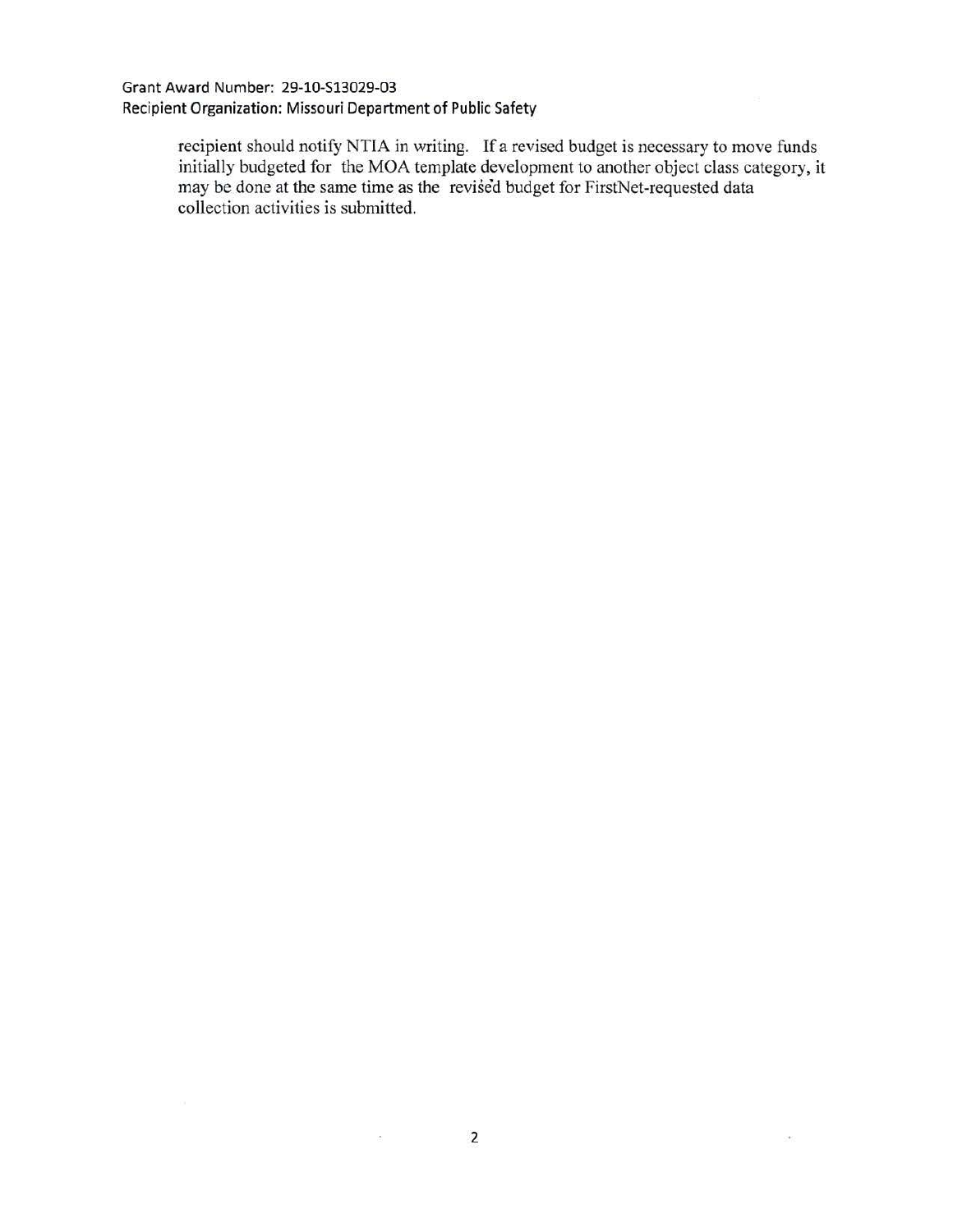

March 9, 2015

The Honorable Lawrence E. Strickling Assistant Secretary for Communications and Information U.S. Department of Commerce 1401 Constitution Avenue, N.W. Washington, D.C. 20230

RE: SLIGP Second Phase- Finalized Data Collection Elements

Dear Assistant Secretary Strickling:

The First Responder Network Authority (FirstNet) has confirmed its approach to data collection for the second phase of the State and Local Implementation Grant Program (SLIGP) following meetings with, and the receipt of input from, the State Single Points of Contact (SPOCs). Based on the processes and anticipated timing for the development of the Comprehensive Network Solution(s) Request for Proposal and State Plans for building, operating, and deploying the nationwide public safety broadband network, along with the feedback from many SPOCs, FirstNct has concluded that the attached data collection clements arc those that would be useful for the second phase of SLIGP and will pursue accordingly.

The attached data clements arc intended to maximize the collection of stakeholder inputs for FirstNct's planning process to help shape the Nationwide Public Safety Broadband Network acquisition and ultimately the State Plans that are delivered to each Governor. In particular, FirstNct will request data from the States on five general topics:

- 1) Coverage desired coverage areas and deployment phases
- 2) Users and Operational Areas information on potential user base and their operational areas
- 3) Capacity Planning- information on applications and data usage
- 4) Current Providers / Procurement information on current service providers, plans, and potential barriers to adoption
- 5) State Plan Decision documentation of the process and potential barriers for State Plan decision-making

I thank you for your prompt attention to this matter and, as always, look forward lo our ongoing

partnership on SLIGP endeavors.<br>Sincerely TJ Kennedy

Acting Executive Director First Responder Network Authority

cc: Stephen Fletcher, Associate Administrator for Public Safety National Telecommunications and Information Administration